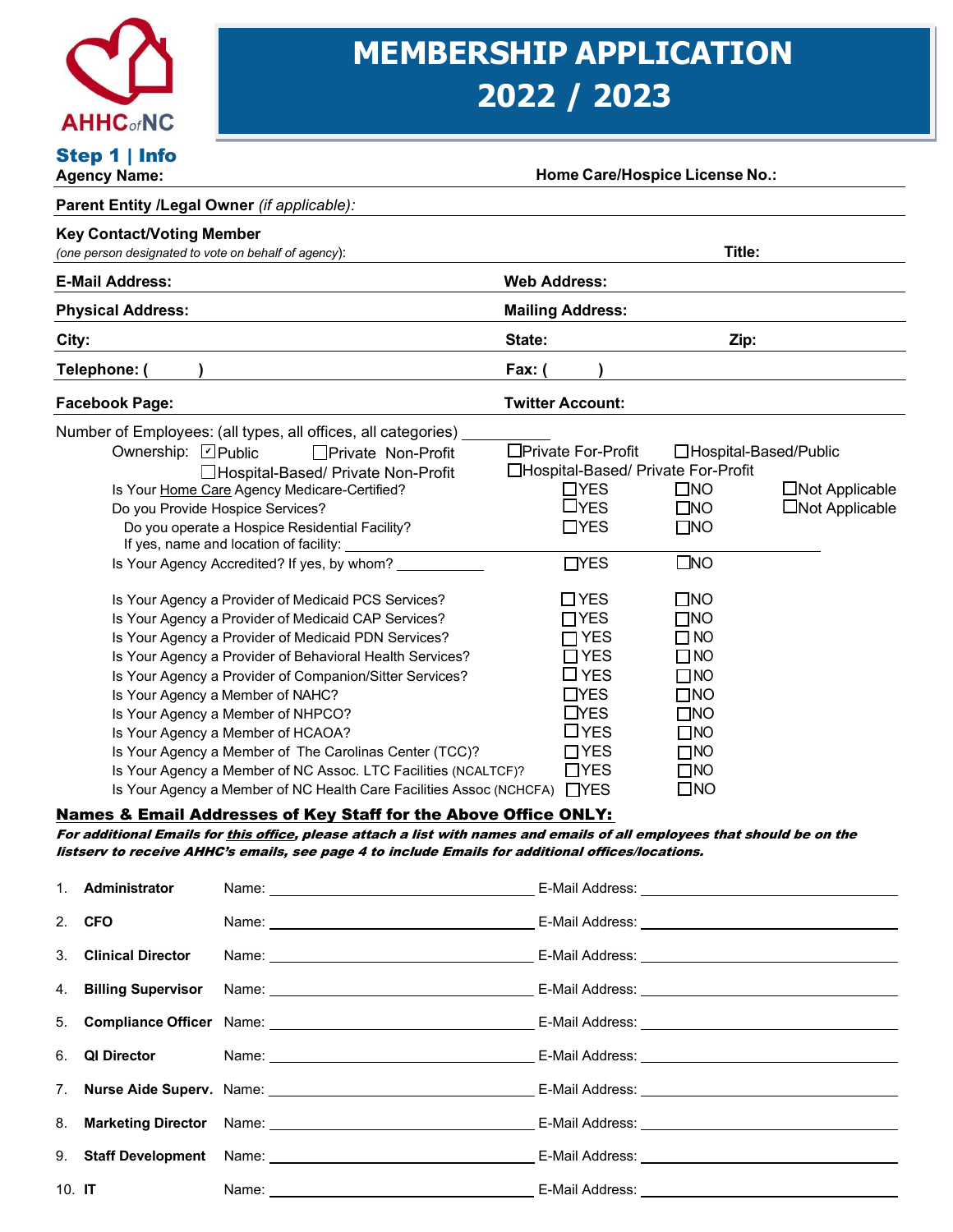# STEP 2 | Number of Licensed Offices

How many licensed offices does your parent entity operate in North Carolina that provides any type of in-home service, hospice, or community-based care? If your parent entity has more than one office operating in North Carolina, other than the office listed in STEP 1, be sure to complete the form on the back page entitled, "Additional Office Membership".

**The number of offices you indicate on the form, should match the number of licensed sites on record at the Division of Health Services Regulation. You may check this by going to** <http://www.ncdhhs.gov/dhsr/>

## STEP 3 | Membership Dues Calculation:

### Dues are based upon a parent entity's gross revenue as defined below.

#### **Definition of Gross Revenue**

Gross revenue is defined as: the parent entity's revenue for the most recent fiscal year, from all offices in North Carolina, which provide in-home and community-based services of any kind. All agencies that are related by common ownership or control shall be treated as a single member for that purpose. Revenue is regardless of payor source. The following services in Section A-G must be included when calculating gross revenue. Please indicate gross revenue for each service category and total where indicated. (When calculating gross revenue, you may exclude the following items: contractual adjustments, bad debts; investment income, charitable donations, funds raised through special events and philanthropic dollars). As always, this information will be kept strictly confidential.

> **\*\*\*Note\*\*\* It is imperative that you answer each revenue section as accurately as possible. If a question does arise, additional information and verification may be necessary.**

#### **A. Home Health & Home Care Services**

This includes, **but is not limited to**, revenue received from: Nursing, Aide, PT, SLP, OT, MSW, nutrition, sitter, companion, homemaker, respite, home medical equipment (HME/DME), and supplies. Revenue is **regardless** of payor source, including Medicare, Medicaid, insurance, alternative or bundled payment models, PACE, Division of Aging & Adult Services and private pay. Also include PCS, PDN and CAP services (include non-mental health CAP services such as CAP/DA and CAP/C. CAP-I/DD revenue should be reported in section G).

*Gross Revenue received from services defined in A above is: \$*

#### **B. Hospice & Palliative Care Services**

This includes freestanding hospice in-patient and residential facility revenue, hospice routine home care services and Palliative Care, regardless of place of service. (*Do not include in gross revenue any general in-patient care provided through contract by a hospital or nursing home. Also, do not include nursing home room and board charges for hospice nursing home patients.)*

*Gross Revenue received from services defined in B above is: \$*

#### **C. Case Management Services**

This includes, but is not limited to: CAP case management, HIV case management and private case management services.

*Gross Revenue received from services defined in C above is***: \$**

#### **D. Supplemental Staffing Services**

This includes revenue generated from providing staffing to other home care agencies and assisted living facilities (including adult care homes and multi-unit assisted housing with services). *Do not include revenues generated from staffing ICF's, SNF's and hospitals.*

*Gross Revenue received from services* **defined in** *D above is: \$*

#### **E. Infusion Services**

This includes revenue generated from, but not limited to: pharmaceuticals, infusion equipment, and Medicaid HIT *Gross Revenue received from services defined in E above is: \$*

#### **F. Adult Day Health, Day Care and Transportation Services**

*Gross Revenue received* **from** *services defined in F above is: \$*

#### **G. Mental Health Services**

This primarily includes behavioral health or IDD services including CAP-I/DD, and any mental health service that requires a home care license for the provision of that service.

*Gross Revenue received from services defined in G above is: \$*

TOTAL for Sections A - G: \$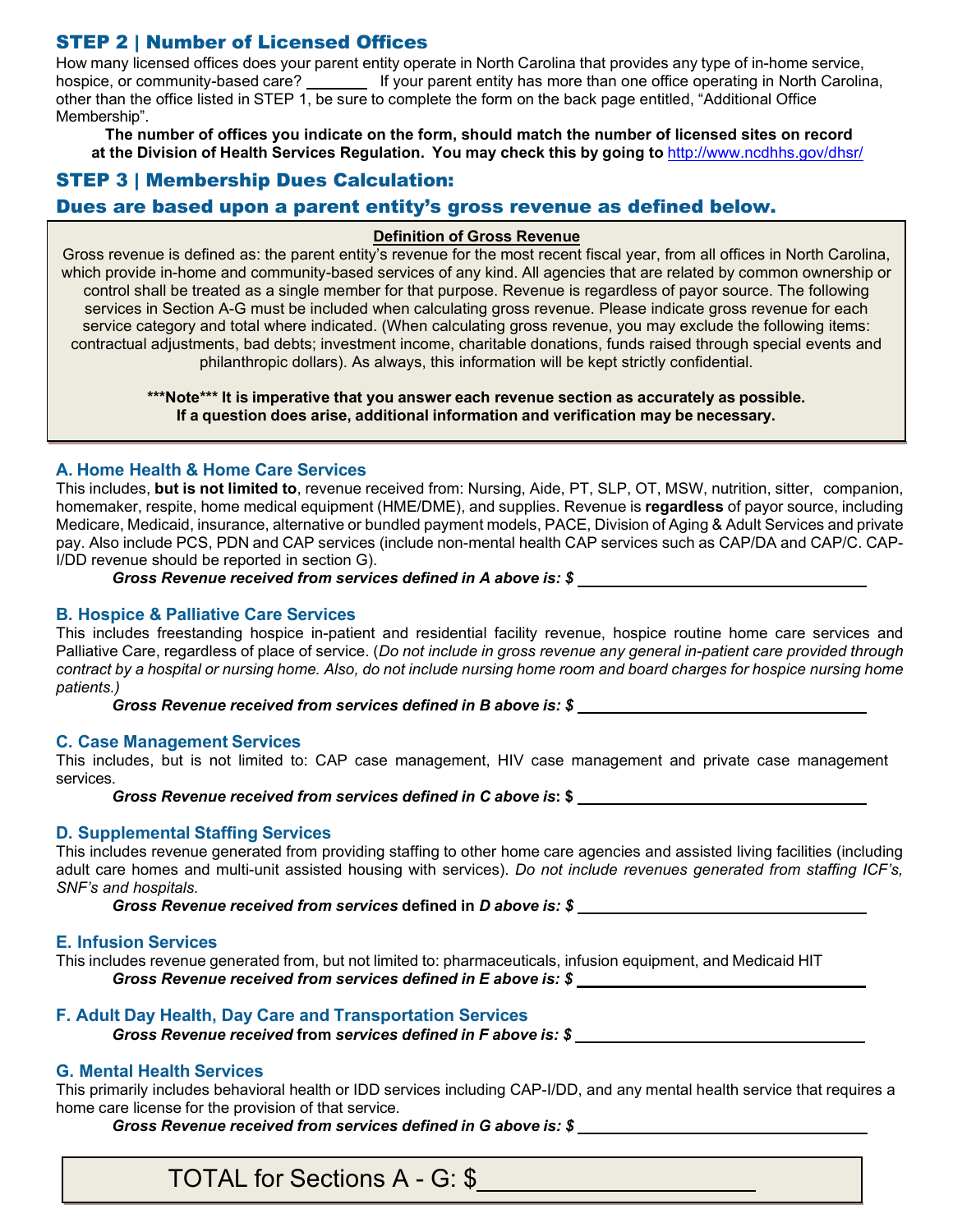# Using the total from Sections A - G, calculate your annual dues using the following scale

| <b>Membership Dues Scale</b>                | 2022/2023   |
|---------------------------------------------|-------------|
| <b>Gross Revenue</b>                        | <b>DUES</b> |
| \$<br>250,000<br>$1 - $$                    | \$<br>744   |
| \$<br>$251,000 - $$<br>500,000              | 914<br>\$   |
| \$<br>$500,001 - $1,500,000$                | \$<br>1,943 |
| \$<br>$1,500,001 - $2,500,000$              | \$<br>2,868 |
| \$<br>$2,500,001 - $3,500,000$              | \$<br>3,987 |
| \$<br>$3,500,001 - $4,500,000$              | \$ 5185     |
| \$<br>$4,500,001 - $5,500,000$              | 6,717<br>\$ |
| \$<br>$5,500,001 - $10,000,000$             | \$ 8,110    |
| \$<br>10,000,001 - \$15,000,000             | \$9,940     |
| 15,000,001 - \$20,000,000<br>\$             | \$11,196    |
| 20,000,001 - \$25,000,000<br>\$             | \$12,852    |
| $25,000,001 - $30,000,000$<br>\$            | \$15,709    |
| $30,000,001 - $35,000,000$<br>\$            | \$16,708    |
| $35,000,001 - $40,000,000$<br>\$            | \$18,206    |
| $\overline{40,000,001} - $45,000,000$<br>\$ | \$19,421    |
| 45,000,001 - \$50,000,000<br>\$             | \$21,705    |
| \$<br>$50,000,001 - $55,000,000$            | \$23,990    |

| <b>Membership Dues Scale</b>     | 2022/2023   |
|----------------------------------|-------------|
| <b>Gross Revenue</b>             | <b>DUES</b> |
|                                  |             |
| $$55,000,001 - $60,000,000$      | \$26,275    |
| $60,000,001 - $65,000,000$<br>\$ | \$28,561    |
| 65,000,001 - \$70,000,000<br>\$  | \$29,302    |
| $$70,000,001 - $75,000,000$      | \$31,474    |
| $$75,000,001 - $80,000,000$      | \$33,645    |
| $$80,000,001 - $85,000,000$      | \$35,815    |
| $$85,000,001 - $90,000,000$      | \$37,984    |
| $$90,000,001 - $95,000,000$      | \$40,156    |
| $$95,000,001 - $100,000,000$     | \$42,326    |
| \$100,000,001 - \$125,000,000    | \$44,981    |
| \$125,000,001 - \$150,000,000    | \$54,978    |
| $$150,000,001 - $175,000,000$    | \$55,692    |
| $$175,000,001 - $200,000,000$    | \$64,260    |
| \$200,000,001 - \$250,000,000    | \$77,111    |
| \$250,000,001 - \$300,000,000    | \$94,247    |
| $$300,000,001 +$                 | \$102,815   |
|                                  |             |

# STEP 4 | Verification of Revenue

#### In order for AHHC to verify your agency's gross revenue, you must choose one of the following methods:

**A.** Submit an independent audited financial statement from your most recently ended fiscal year or;

**B.** Have an independent CPA or financial consultant (other than an employee or internal finance officer) verify your inhome service gross revenue by signing below, or;

**C.** If your parent entity is a hospital, the hospital's CFO may verify all their in-home service gross revenue by signing below, or;

**D.** If your parent entity's corporate office is located outside of North Carolina, the CFO from the corporate office may verify all their in-home service gross revenue from North Carolina, by signing below or;

**E.** If you are a county-based agency, the county finance manager may verify all their in-home service gross revenue by signing below.

#### **For The Person Authorized To Verify Gross Revenue:**

| Name:                   | Title:                                                                                    |                            |                                                                                                                                                                                                                            |
|-------------------------|-------------------------------------------------------------------------------------------|----------------------------|----------------------------------------------------------------------------------------------------------------------------------------------------------------------------------------------------------------------------|
| (please print)          |                                                                                           |                            |                                                                                                                                                                                                                            |
| Signature:              |                                                                                           | Phone No.: (               |                                                                                                                                                                                                                            |
|                         |                                                                                           | <i>(include area code)</i> |                                                                                                                                                                                                                            |
| <b>STEP 5   Payment</b> |                                                                                           |                            |                                                                                                                                                                                                                            |
|                         |                                                                                           | Raleigh, NC 27609.         | All membership dues must be paid in full to avoid a 3% surcharge. Dues may be paid by check or credit card.<br>Make checks payable to: Association for Home & Hospice Care of NC (AHHC), 3101 Industrial Drive, Suite 204, |
|                         | $\Box$   have enclosed a check in the amount of \$ to cover our annual dues.              |                            |                                                                                                                                                                                                                            |
|                         | □ Please charge my credit card in the amount of \$ ____________ to cover our annual dues. |                            |                                                                                                                                                                                                                            |
| Visa Π                  | Mastercard $\Box$                                                                         | American Express $\Box$    | Discover $\Box$                                                                                                                                                                                                            |
| Account No.             |                                                                                           | Evniration Dato:           | <b>Contritu Code:</b>                                                                                                                                                                                                      |

| <b>Account No.:</b>           | <b>Expiration Date:</b> | <b>Security Code:</b> |  |
|-------------------------------|-------------------------|-----------------------|--|
| <b>Address of Cardholder:</b> |                         |                       |  |
| City:                         | State:                  | Zip:                  |  |
| Name:                         | Signature:              |                       |  |